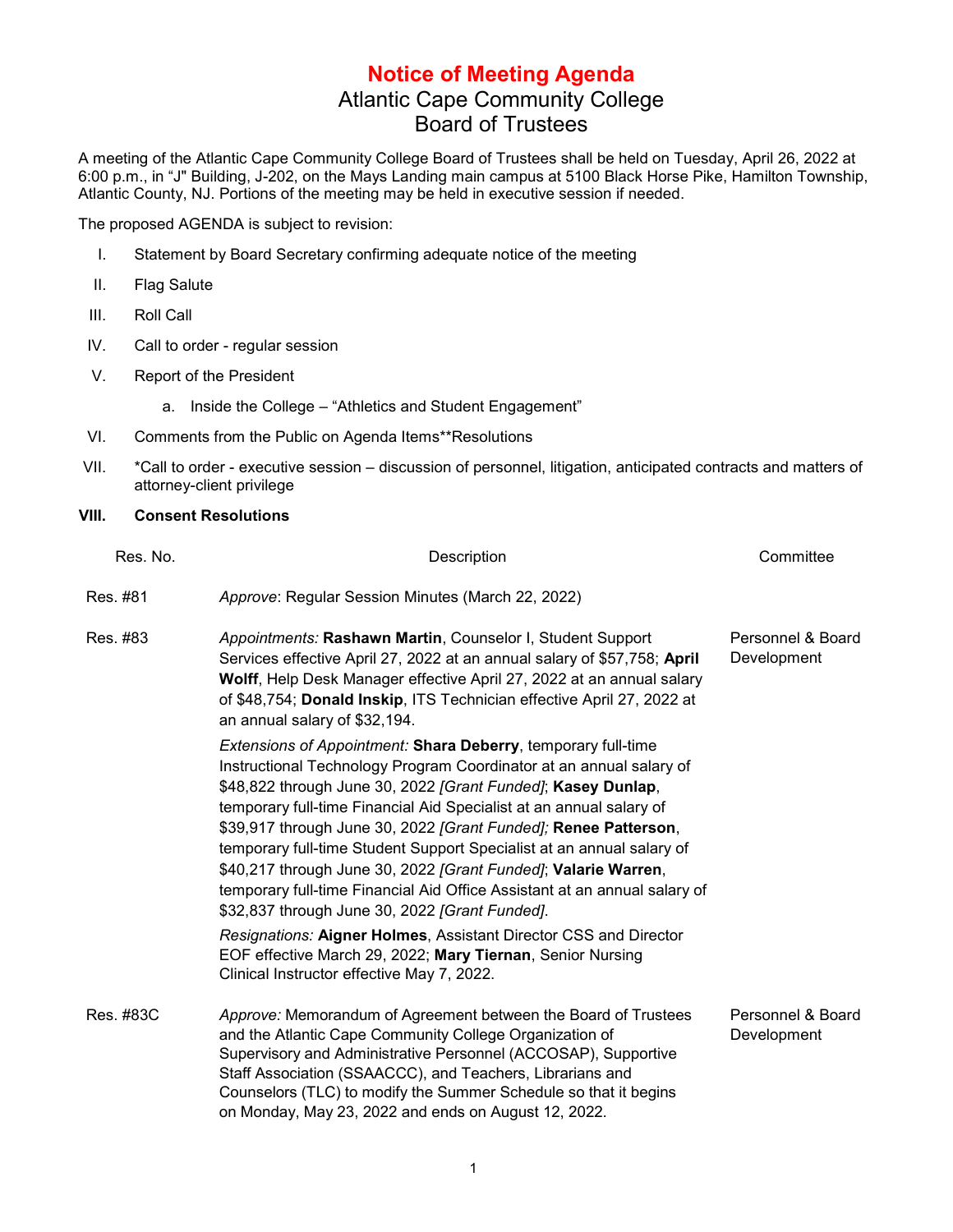| Res. No.      | Description                                                                                                                                                                                                                                                                                                                                                                                                                                                                                                                                                                                                                                                                                                                                                                                                                                                                                                                                                                                                                                                                                                                                                                                                                                        | Committee                  |
|---------------|----------------------------------------------------------------------------------------------------------------------------------------------------------------------------------------------------------------------------------------------------------------------------------------------------------------------------------------------------------------------------------------------------------------------------------------------------------------------------------------------------------------------------------------------------------------------------------------------------------------------------------------------------------------------------------------------------------------------------------------------------------------------------------------------------------------------------------------------------------------------------------------------------------------------------------------------------------------------------------------------------------------------------------------------------------------------------------------------------------------------------------------------------------------------------------------------------------------------------------------------------|----------------------------|
| Res. #84      | Approve: Bid Exempt 964 Adult Basic Skills, Consolidated Adult<br>Basic Skills and Integrated English Literacy and Civics Education<br>Grant Program (Grant Funded), Cape May County Technical School,<br>Cape May Court House, NJ, \$184,160.00 (not to exceed); Bid<br><b>Exempt 965 EMT Training, Public Safety Training of South Jersey,</b><br>LLC, Atco, NJ, \$100,000.00 (not to exceed); Bid Exempt 966 EMT<br>Training and Certification, Mutual Aid Emergency Services, Inc.,<br>Absecon, NJ, \$150,000.00 (not to exceed); Bid Exempt 967<br>Classroom Teaching Station Computer Equipment for Online/Hybrid<br>Teaching, Higher Education Emergency Relief Fund (HEERF) -<br>Institutional Portion (Grant Funded), Ocean Computer Group,<br>Matawan, NJ, \$34,008.93; Bid Exempt 968 Cloud Computing<br>Technology Solutions for Academics, Amazon Web Services,<br>Arlington, VA, \$20,000.00 (not to exceed); Bid Exempt 969 Chiller<br>Maintenance Services 5-Year Contract, Johnson Controls,<br>Pennsauken, NJ, \$724,461.00; Bid Exempt 970 Flooring<br>Replacement, Academy of Culinary Arts, Repair & Replacement<br>Fund / Institutional Funds, Frank Mazza & Son, Inc., Hammonton, NJ,<br>\$27,479.36; Total \$1,240,109.29. | Budget, Finance &<br>Audit |
| Res. #85      | Approve: acceptance of a grant of \$13,613.64 from the Office of the<br>Secretary of Higher Education (OSHE) as a part of the Career<br>Accelerator Internship Grant Program.                                                                                                                                                                                                                                                                                                                                                                                                                                                                                                                                                                                                                                                                                                                                                                                                                                                                                                                                                                                                                                                                      | Budget, Finance &<br>Audit |
| Res. #86      | Approve: participation in a grant consortium with Rowan College of<br>Burlington County as the lead applicant for the United States<br>Department of Defense (DoD) National Defense Education Program<br>(NDEP), and, if awarded, acceptance of an allocation of<br>approximately \$655,855 over six (6) years.                                                                                                                                                                                                                                                                                                                                                                                                                                                                                                                                                                                                                                                                                                                                                                                                                                                                                                                                    | Budget, Finance &<br>Audit |
| Res. #87      | Approve: application and, if awarded, acceptance up to \$6.65 million,<br>of which \$3.75 million will be passed through to consortium partners,<br>over four (4) years from the Department of Labor's Strengthening<br>Community College Training Grant (Round 2).                                                                                                                                                                                                                                                                                                                                                                                                                                                                                                                                                                                                                                                                                                                                                                                                                                                                                                                                                                                | Budget, Finance &<br>Audit |
| Res. #88      | Approve: application and acceptance of the Strengthening Career<br>and Technical Education for the 21st Century Act funds for an<br>amount equal to Atlantic Cape's allocation as determined by the State<br>of New Jersey Department of Education for the fiscal year ending<br>June 30, 2023.                                                                                                                                                                                                                                                                                                                                                                                                                                                                                                                                                                                                                                                                                                                                                                                                                                                                                                                                                    | Budget, Finance &<br>Audit |
| Res. #89      | Approve: application and, if awarded, acceptance of a grant from the<br>United States Department of Education, Higher Education<br>Emergency Relief Fund III Supplemental Support under American<br>Rescue Plan (SSARP) for \$7,000,000 in Student Emergency Aid and<br>\$7,000,000 in Institutional Portion for a total grant of \$14,000,000.                                                                                                                                                                                                                                                                                                                                                                                                                                                                                                                                                                                                                                                                                                                                                                                                                                                                                                    | Budget, Finance &<br>Audit |
| Res. #41 Rev. | Approve: acceptance of an additional \$5,000 from the New Jersey<br>Council for the Humanities for a total grant of \$10,000 for the<br>Smithsonian Traveling Exhibit Voices and Votes project.                                                                                                                                                                                                                                                                                                                                                                                                                                                                                                                                                                                                                                                                                                                                                                                                                                                                                                                                                                                                                                                    | Budget, Finance &<br>Audit |
| Res. #94      | <b>Executive Session</b>                                                                                                                                                                                                                                                                                                                                                                                                                                                                                                                                                                                                                                                                                                                                                                                                                                                                                                                                                                                                                                                                                                                                                                                                                           |                            |